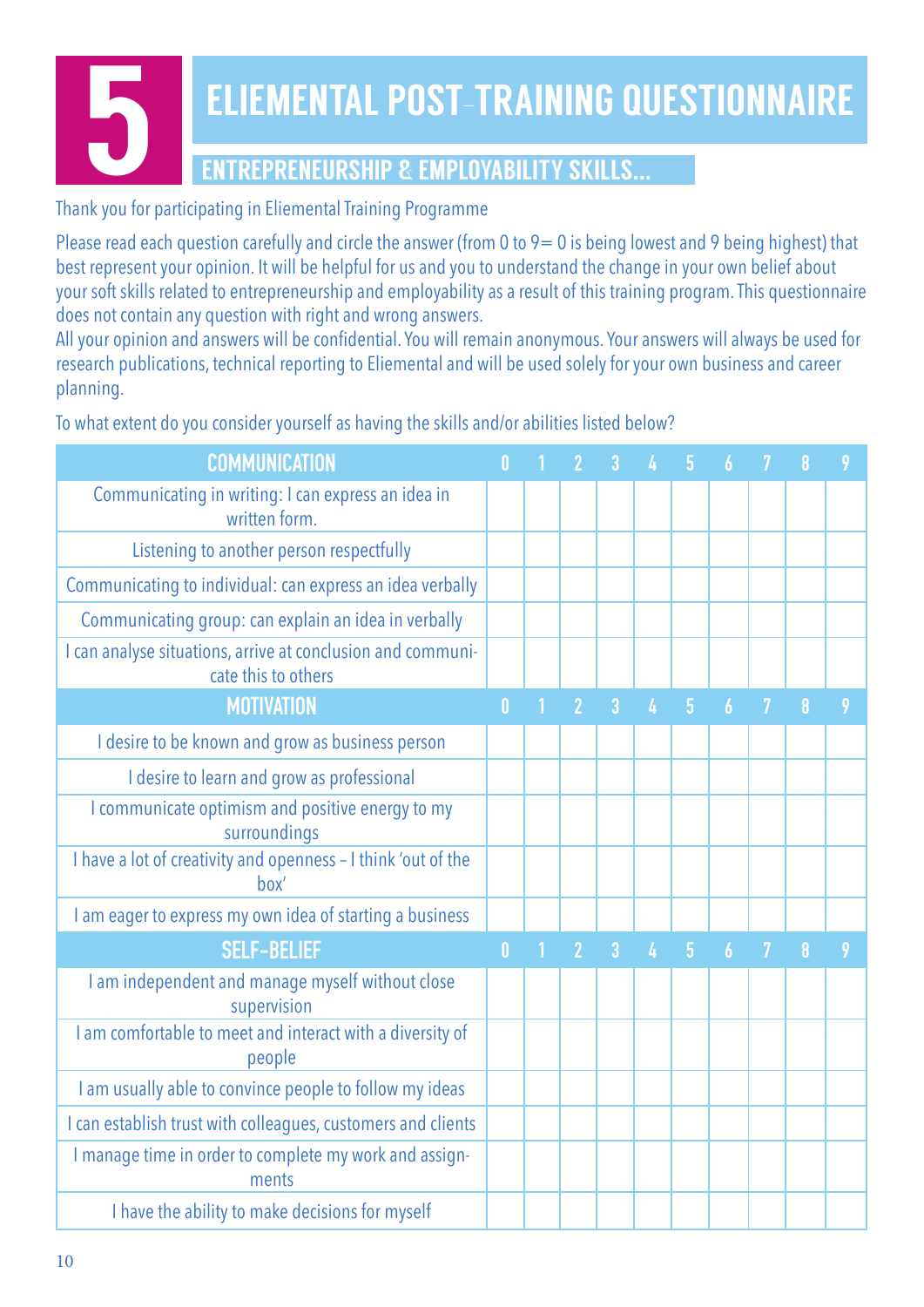# ELIEMENTAL POST-TRAINING QUESTIONNAIRE OST-TRAINING QUESTIONNAIRE

| <b>SELF-BELIEF</b>                                                                                                                                  |              |   |                |                |                |                |                  |   |   |   |
|-----------------------------------------------------------------------------------------------------------------------------------------------------|--------------|---|----------------|----------------|----------------|----------------|------------------|---|---|---|
| I can take action to promote the my business                                                                                                        |              |   |                |                |                |                |                  |   |   |   |
| I assume responsibility for my business and professional<br>actions                                                                                 |              |   |                |                |                |                |                  |   |   |   |
| I function effectively in stressful situations                                                                                                      |              |   |                |                |                |                |                  |   |   |   |
| I have self-confidence and believe in my ability to<br>accomplish my tasks in the organization                                                      |              |   |                |                |                |                |                  |   |   |   |
| <b>DETERMINATION/DRIVE</b>                                                                                                                          | $\mathbf{0}$ | 1 | $\overline{2}$ | $\overline{3}$ | $\overline{4}$ | $\overline{5}$ | $\overline{6}$   | 7 | 8 | 9 |
| I am achievement- and results- oriented "Getting the<br>work done."                                                                                 |              |   |                |                |                |                |                  |   |   |   |
| I am able to function using existing resources: Skills                                                                                              |              |   |                |                |                |                |                  |   |   |   |
| I am able to function using existing resources: Network                                                                                             |              |   |                |                |                |                |                  |   |   |   |
| Integrity - faithful to my personal values and<br>professional ethics                                                                               |              |   |                |                |                |                |                  |   |   |   |
| I am loyal to my business idea and want to achieve it                                                                                               |              |   |                |                |                |                |                  |   |   |   |
| <b>CHANGE BY LEARNING</b>                                                                                                                           |              |   | $\overline{2}$ | $\overline{3}$ | $\overline{A}$ | $\overline{5}$ | $\boldsymbol{6}$ |   | 8 | 9 |
| I am ready to accept new assignments as needed                                                                                                      |              |   |                |                |                |                |                  |   |   |   |
| I am ready to learn from mistakes and willing to receive<br>feedback, including criticism and ready to change my way<br>of doing things if required |              |   |                |                |                |                |                  |   |   |   |
| I know how to access relevant information to start<br>a business                                                                                    |              |   |                |                |                |                |                  |   |   |   |
| I like to learn teamwork and cooperate as a team member                                                                                             |              |   |                |                |                |                |                  |   |   |   |
| I like to learn about and analyse business situations and<br>arrive at conclusion                                                                   |              |   |                |                |                |                |                  |   |   |   |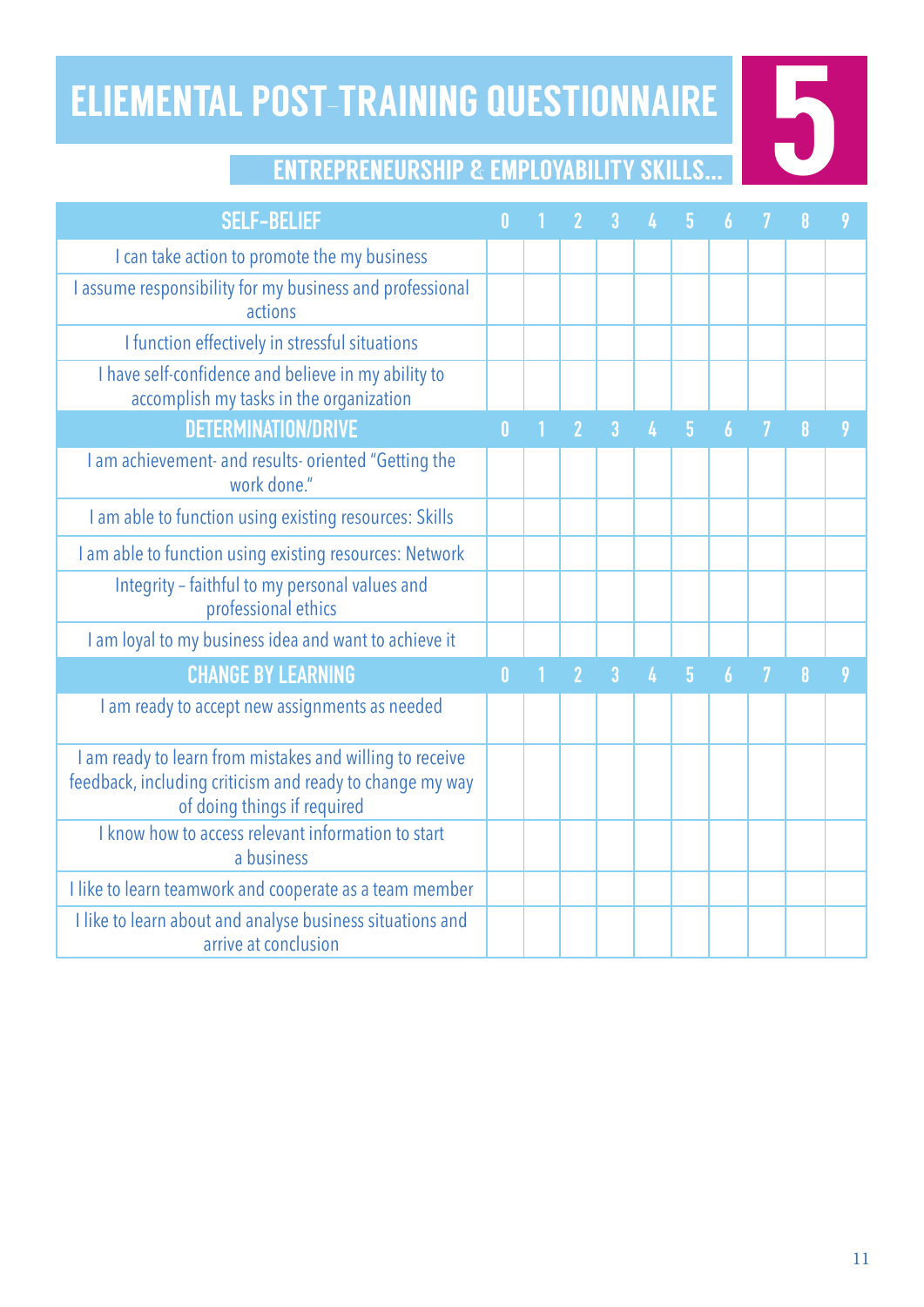| <b>ELIEMENTAL POST-TRAINING QUESTIONNAIRE</b>                                           |
|-----------------------------------------------------------------------------------------|
| 5                                                                                       |
| <b>ABOUT YOUR EXISTING SKILLS AND RESOURCES</b>                                         |
| Please think about your existing skills                                                 |
| <b>Your Hard Skills</b>                                                                 |
|                                                                                         |
|                                                                                         |
|                                                                                         |
|                                                                                         |
| <b>Your Soft Skills</b>                                                                 |
|                                                                                         |
|                                                                                         |
|                                                                                         |
|                                                                                         |
| Please think about your existing network                                                |
| <b>Your Professional/Work Network</b>                                                   |
|                                                                                         |
|                                                                                         |
|                                                                                         |
|                                                                                         |
| <b>Your Social Network</b>                                                              |
|                                                                                         |
|                                                                                         |
|                                                                                         |
|                                                                                         |
|                                                                                         |
| I have this idea/s for starting my business and am willing to write 400 words about it: |
|                                                                                         |
|                                                                                         |
|                                                                                         |
|                                                                                         |
|                                                                                         |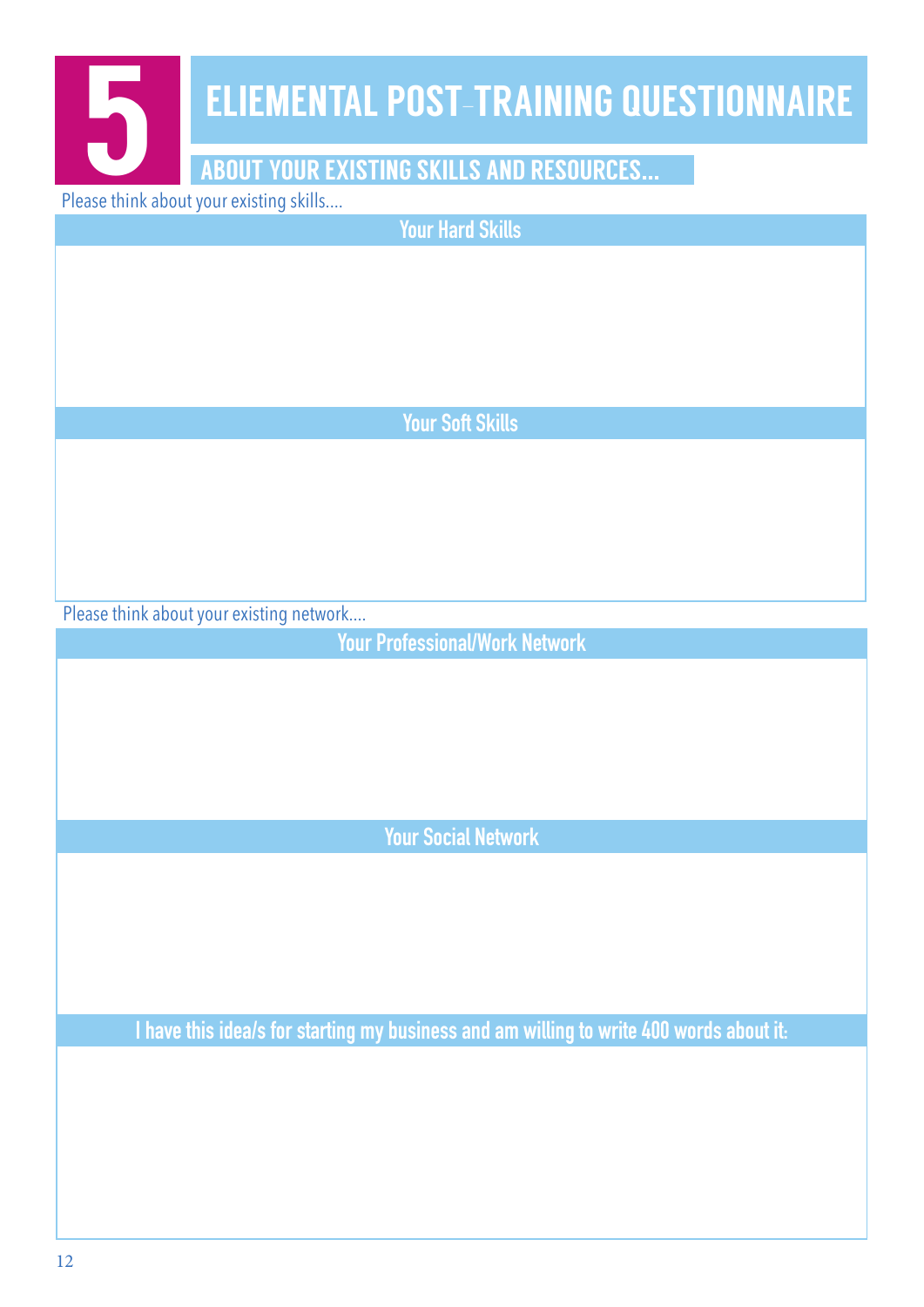## 6 ELIEMENTAL POST-TRAINING QUESTIONNAIRE



Scoring instructions: The five columns below represent the five soft skill clusters appearing in this questionnaire. For each questionnaire item , transfer the rating you gave (0-9) to the appropriate item number in the table. Afterwards, sum up the total for each column and divide it by the number of its items (5 or 10). The average score for each column will be your score for that skill cluster.

| <b>Communication</b> | <b>Motivation</b> | Self-Belief    | Determination/<br><b>Drive</b> | <b>Change by</b><br>Learning |
|----------------------|-------------------|----------------|--------------------------------|------------------------------|
|                      |                   |                |                                |                              |
|                      | $\overline{2}$    | $\overline{2}$ | $\overline{2}$                 | $\overline{2}$               |
| 3                    | $\mathbf{3}$      | 3              | $\overline{3}$                 | 3                            |
|                      | 4                 | 4              | 4                              | 4                            |
| 5                    | 5                 | 5              | 5                              | 5                            |
|                      |                   | 6              |                                |                              |
|                      |                   | 7              |                                |                              |
|                      |                   | 8              |                                |                              |
|                      |                   | 9              |                                |                              |
|                      |                   | 10             |                                |                              |
|                      |                   |                |                                |                              |

| Total:        | Total:        | Total:         | Total:        | Total:        |
|---------------|---------------|----------------|---------------|---------------|
| Divided by 5: | Divided by 5: | Divided by 10: | Divided by 5: | Divided by 5: |

Scoring key: These five skills clusters are important because they have been identified by entrepreneurs and employers as particularly desirable for success. This questionnaire will help you identify those clusters in which your skills are stronger and those in which your skills are not as strong. It is usually helpful to keep developing your strong skills and look for opportunities to develop some of those skills that you have rated as less developed. Please keep in mind that you don't need high score in all of these skills to be successful entrepreneur and/or get a decent job.

### *Average Cluster Score:*

6.6 – 9.0 - High – This represents a high level of skills in this cluster, a level that will help you integrate successfully in the business world and/or labour market.

4.6 – 6.5 Moderate – This represents a moderate level of skills in this cluster. This level is usually high enough to start a business and/or find good jobs, but developing some of these strengths could benefit you in the long run.

0.0 – 4.5 Low – This represents a lower level of skills in this cluster. You can still start business and/or find a job, of course, but it may not be as satisfying as you prefer. Developing some of the skills you think can be improved will give you more options in the business world and/or job market.